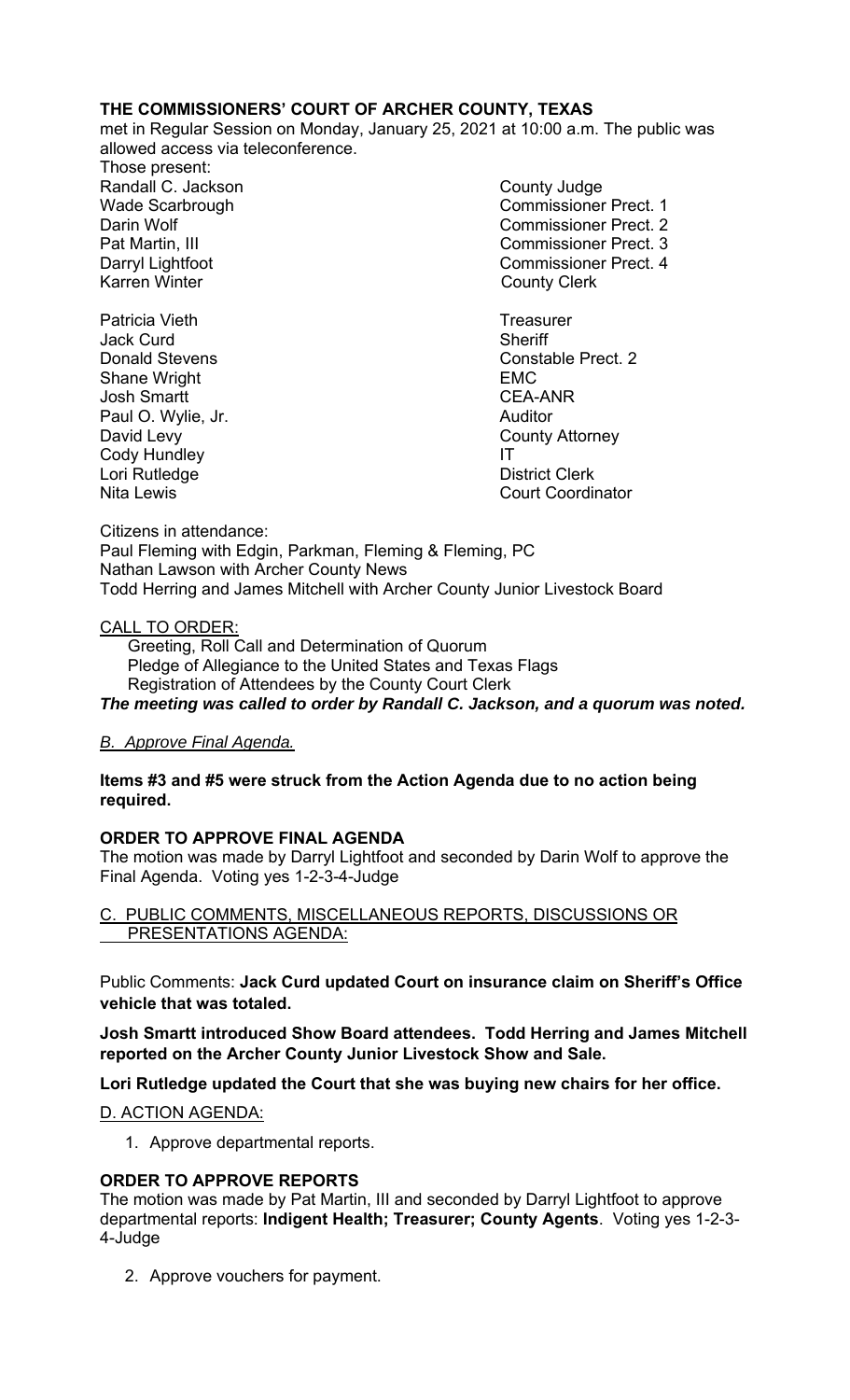## **ORDER TO APPROVE VOUCHERS**

The motion was made by Darin Wolf and seconded by Wade Scarbrough to approve vouchers for payment. Voting yes 1-2-3-4-Judge

- 3. Approve line item transfers. **Removed.**
- 4. Approve Education Certificates.

### **ORDER TO APPROVE CERTIFICATES**

The motion was made by Darryl Lightfoot and seconded by Pat Martin, III to approve education certificates: **Karren Winter; Wade Scarbrough**. Voting yes 1-2-3-4-Judge

- 5. Approve Publisher's Certificates. **Removed.**
- **6.** Consider and/or take action on a revised Sheriff's Office Employee Handbook. **Jack Curd reported that he had not given David Levy a copy of the handbook at this time for his review.**

### **ORDER TO TABLE APPROVE HANDBOOK**

The motion was made by Randall C. Jackson and seconded by Wade Scarbrough to table approving Sheriff's Office Employee Handbook. Voting yes 1-2-3-4-Judge

**7.** Consider and/or take action to declare old and/or inoperable equipment at Sheriff's office as salvage/surplus. **Jack Curd discussed old monitors that needed to be disposed of.** 

### **ORDER TO DISPOSE OF INOPERABLE EQUIPMENT**

The motion was made by Darin Wolf and seconded by Darryl Lightfoot to declare inoperable equipment salvage/surplus belonging to Sheriff's Office. Voting yes 1-2-3-4- Judge

**8.** Discuss and/or take action on Inmate Telephone Contract. **Jack Curd reported on the current contract the jail has in place. Curd discussed the new contract he would like the Court to consider.** 

### **ORDER TO APPROVE CONTRACT**

The motion was made by Wade Scarbrough and seconded by Pat Martin, III to approve Inmate Telephone Contract with City Telacoin. Voting yes 1-2-3-4-Judge

**9.** Discuss and/or take action in regards to the Employee life insurance benefit. **Patricia Vieth discussed Employee life insurance policy the County has for each employee. Vieth reported that the policy is for \$15,000.00 per employee. She is asking the Court to consider changing to a policy that would be in the amount of \$35,000.00 for each employee, and the employee would be allowed to take the policy with them, if they choose, when they retire or leave.** 

# **ORDER TO APPROVE EMPLOYEE LIFE INSURANCE**

The motion was made by Randall C. Jackson and seconded by Pat Martin, III to approve Kansas City Life for life insurance with a benefit of \$35,000.00 for County employees. Voting yes 1-2-3-4-Judge

#### **ORDER TO KEEP CURRENT INSURANCE**

The motion was made by Randall C. Jackson and seconded by Wade Scarbrough to keep the current life insurance policy for 30 days until the county makes sure Kansas City Life has everything in place. Voting yes 1-2-3-4-Judge

**10.** Consider and/or approve the *Annual Financial Report* for the year ended September 30, 2020 as presented by the accounting firm of Edgin, Parkman, Fleming & Fleming, PC. **Paul Fleming discussed the audit for the year ending September 30, 2020.**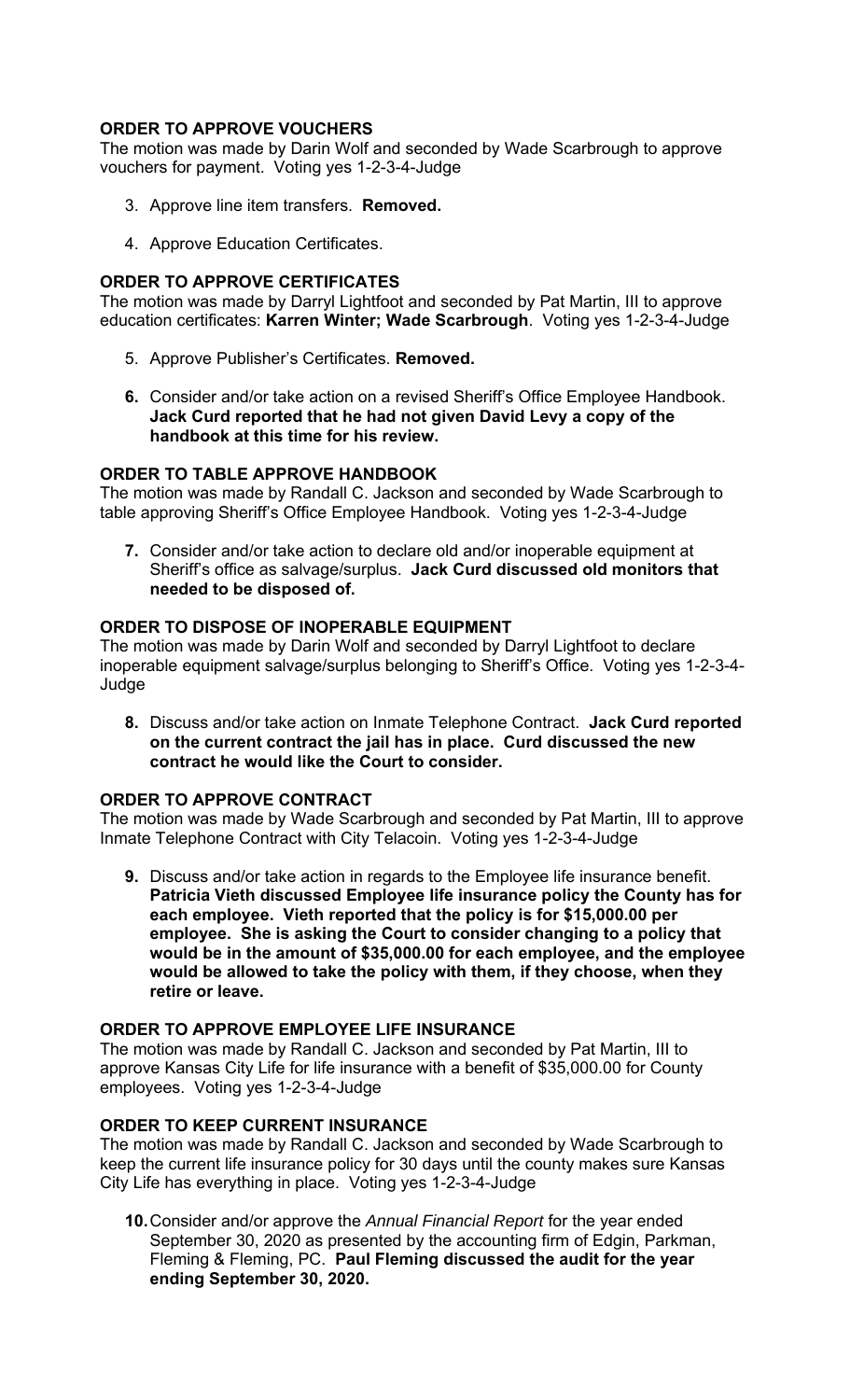# **ORDER TO APPROVE REPORT**

The motion was made by Pat Martin, III and seconded by Darryl Lightfoot to approve Annual Financial Report for the year ending September 30, 2020 from Edgin, Parkman, Fleming & Fleming, PC. Voting yes 1-2-3-4-Judge

**11.** Consider and/or take action on a proposed contract with *Ashley Culley* to provide specialized I.T. work in regards to software installation for the  $97<sup>th</sup>$  District Court, District Attorney, and District Clerks. **Randall C. Jackson discussed the IT work to be provided by Ashley Culley. Paul O. Wylie, Jr. discussed the District Court wanting to change software. The District Court is having issues with getting historical data from old system to new system. Lori Rutledge discussed that Wichita County and Clay County were LGS customers in the past and Ms. Culley was instrumental in moving the data. Paul O. Wylie, Jr. discussed using the contingent fund to cover the cost.** 

## **ORDER TO APPROVE CONTRACT**

The motion was made by Pat Martin, III and seconded by Darryl Lightfoot to approve Ashley Culley as the specialized I.T. personnel for the installation of software for the 97<sup>th</sup> District Court, District Attorney and District Clerk in the amount of \$11,621.00. Voting yes 1-2-3-4-Judge

**12.** Discuss and/or take action on Body Cam and Dash Mount Camera system for Constable Pct. 2, Donald Stevens. **Donald Stevens discussed bids for body cam and dash mount camera system. Stevens discussed different bids he had received. David Levy reported that he reviews every video submitted to his office. Randall C. Jackson explained that Stevens is a bailiff and that a body cam would be a benefit for courtroom situations.** 

### **ORDER TO APPROVE CAMERA SYSTEM**

The motion was made by Pat Martin, III and seconded by Wade Scarbrough to approve Body Cam and Dash Mount Camera System for Donald Stevens, Constable Precinct 2, with 10-8 Video System in the amount of \$2,703.95. Voting yes 1-2-3-4-Judge

- 13. Discuss and/or take action on the Covid-19 Vaccine Distribution. **Randall C. Jackson discussed distribution for the Covid-19 Vaccine. Jackson discussed a dedicated phoneline for people that do not have access to the internet. County Judge, Treasurer and District Clerk's offices will answer the phones. If any expenses are incurred, there is a 75/25 grant, with no cost to the County. No action taken.**
- **14.** Discuss the Archer County *Election Security Assessment Scorecard.* **Randall C. Jackson and Cody Hundley discussed the assessment.**
- **15.** Discuss and/or take action on replacing the Coax Cable on the Chalk Hill Tower. **Shane Wright discussed the coax cable on the tower that is needing to be replaced.**

#### **ORDER TO APPROVE CABLE**

The motion was made by Pat Martin, III and seconded by Darin Wolf to approve replacing the Coax Cable on the Chalk Hill Tower by Mobile Phone of Texas, Inc. in the amount of \$9,500.00. Voting yes 1-2-3-4-Judge

16. Discuss and/or take action on *Jailer Accountability* software.

#### **ORDER TO APPROVE SOFTWARE**

The motion was made by Wade Scarbrough and seconded by Darin Wolf to approve Jailer Accountability Software from Guard One. Voting yes 1-2-3-4-Judge

17. Discuss and/or take action on the Camera System at the Archer County Jail.

# **ORDER TO TABLE APPROVE CAMERA SYSTEM**